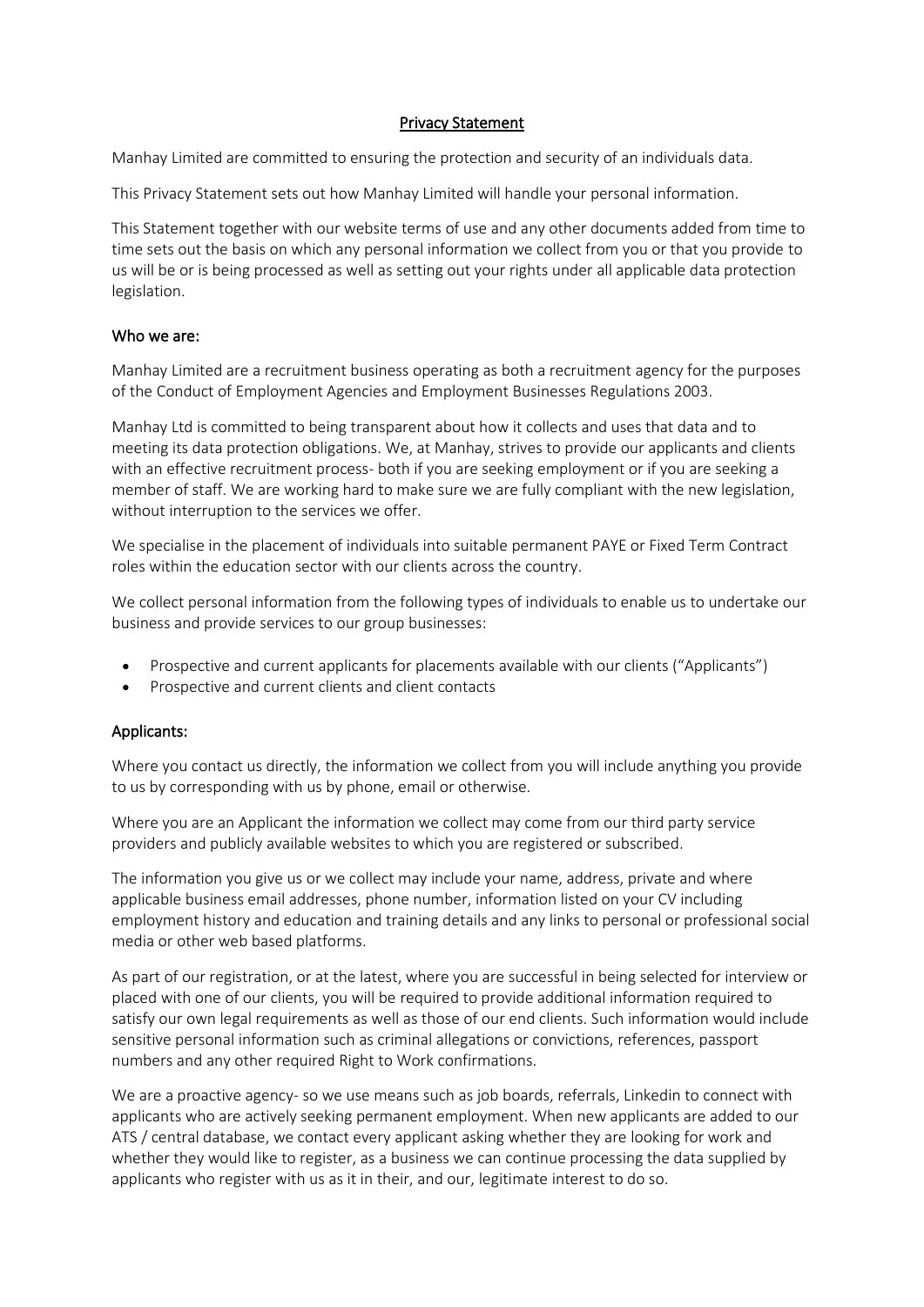We will continue (as we do already) to give our applicants a preference over how and if they want to be contacted- including the right to delete their profile and contact details from our database. If the applicant choses for us to delete their contact details then we will fully remove their personal details and their cv from our system, including all personally identifiable information (PII)- we will do this within 30 days of their request. We will also store the data for 12 months, at the end of the 12 months we will send out an update GDPR email to confirm the status of your employment and if you would like us to carry on looking for employment for you, or if you would like to de-register.

# Clients:

On the client side of our business, we may have details for our clients that are stored on our data base, such as names, an email address or a phone number. Or you may be providing these to us.

We will continue (as we do already) to give our clients a preference over how and if they want to be contacted- including the right to delete their profile and contact details from our database. If the client choses for us to delete their contact details then we will fully remove their personally identifiable information (PII)- we will do this within 30 days of their request

# Our legitimate interest:

As a recruitment business and recruitment agency we source and store information about individuals looking for fixed term or permanent placements across the UK and who may be suitable for the type of roles notified to us a being available with our clients.

The storage and exchange of information about applicants and clients is a fundamental part of our business and essential in order to service the recruitment needs of our clients and career aspirations of our applicants. For this reason we will process limited personal information for the purposes of sending you information about services, opportunities or individuals we feel may be of particular interest to you.

In order to support our service provision we are required to maintain a secure database of applicant and client data, including historic and current requirements.

# Disclosure of information:

We may be required also ti share personal information with selected third parties such as:

- Clients for the purposes of introduction and placement of Applicants
- Applicants for the purposes of arranging interviews or placements with Clients

Where we share any information we will do so in accordance with any and all data privacy and security requirements.

We may also be required to share personal information with third parties where we believe we are required, such as in response to a request from government agencies our law enforcement authorities, to protect our rights, systems, services and users or in the event of a sale, merger, restructuring event, acquisition or other disposition of all or any part of our business.

# Storage of data:

Location of data stored